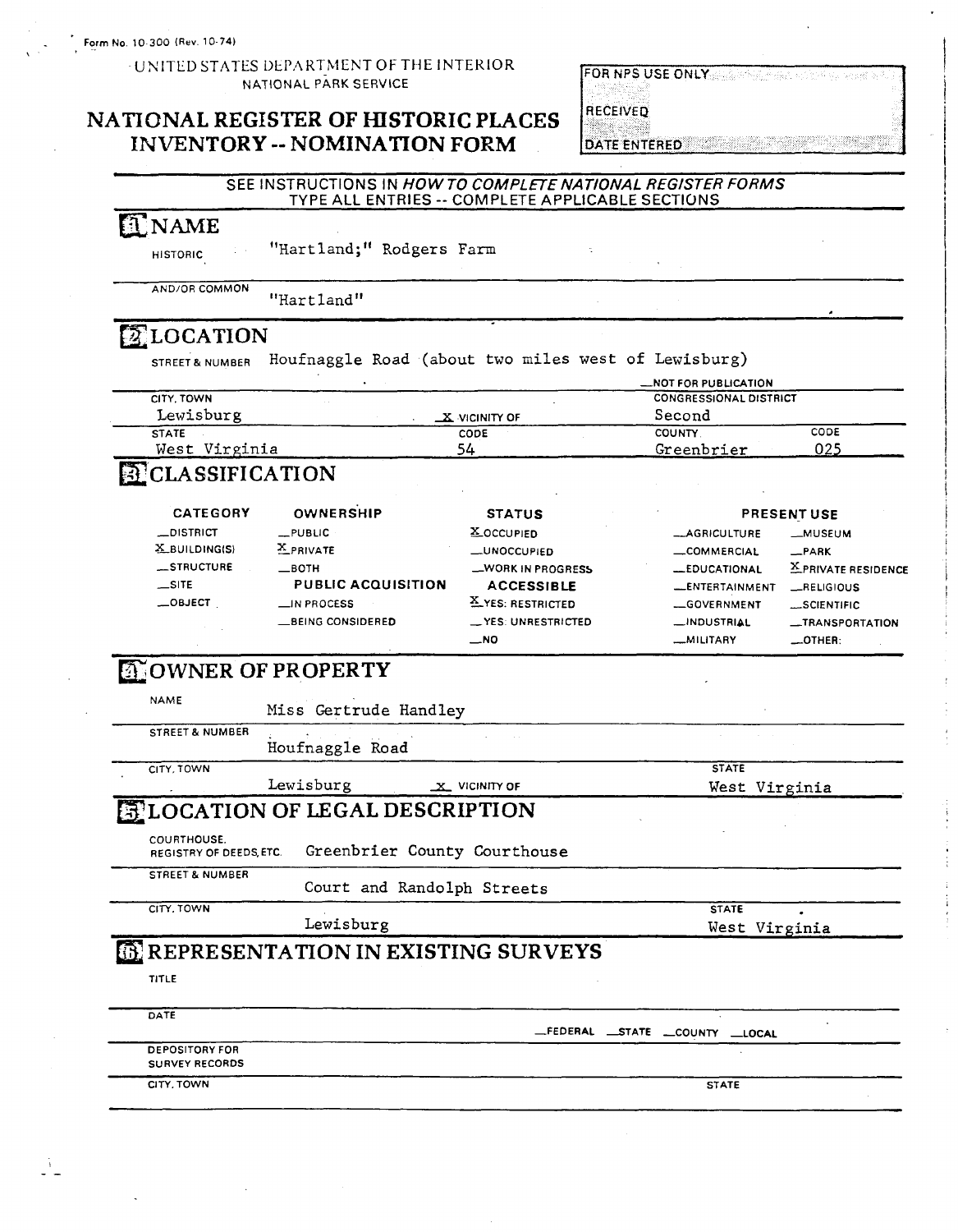### *DESCRIPTION*

|                                          | <b>CONDITION</b>                           | <b>CHECK ONE</b>             | <b>CHECK ONE</b>                                        |
|------------------------------------------|--------------------------------------------|------------------------------|---------------------------------------------------------|
| __EXCELLENT<br>$\equiv$ GOOD<br>$X$ FAIR | _DETERIORATED<br>RUNS<br><b>LUNEXPOSED</b> | UNALTERED<br><b>XALTERED</b> | $X_{ORIGINAL SITE}$<br>$M$ OVED<br><b>DATE_________</b> |

**DESCRIBE THE PRESENT AND ORIGINAL (IF KNOWN) PHYSICAL APPEARANCE** 

"Hartland," located about two miles west of Lewisburg in Greenbrier County, is an unusual, yet somewhat typical, dwelling consisting of four units constructed over a period of roughly one hundred years. What is unusual is that the building in many respects looks as though the sections are still unincorporated in a whole. What is typical is that "Hartland," like many houses which began as small log homes, has been added to over the years as needs and means came along.

The structure began about 1800 as the small log house located now at the eastern end. Presently weatherboarded with an enclosed porch to the south side, its outstanding feature is a huge soapstone chimney at the eastern gable. This has been carved upon on numerous occasions over the years, and now appears to tell the history of the farm itself. The chimney fits flush with the wall until it reaches about five feet in height, then it is placed about one foot from the structure and begins tapering to a much lesser width. This section has a door on the north and a 616, double-hung window on the east.

To the west of the oldest part is the two-story log addition of Archibald Rodgers built sometime after 1812. This section set the stage for the shape of the remainder of the structure. It fronts south and has an unusual roof which has a high pitch toward the front and then slopes gently to the rear. The eastern gable now has a brick chimney with a first-floor fireplace, but there was a larger chimney at one time, and it also served the second story. There are two rooms downstairs and two upstairs in this portion. The east side and rear are horizontally weatherboarded, but the front has vertical boarding. Windows here are 2/2, and there is a door on the front and rear, the latter leading into an attached, enclosed porch and storage area.

The third unit was added prior to 1860 by James Rodgers and was about the same size as the second log segment, following similar overall lines. The last portion was placed on the western end about 1895 by **C.W.** Handley, completing the structure as it is generally seen today. This final section is vertically weatherboarded throughout and has a small pair of exterior brick chimneys on the gable between which are two 6/6 windows. The porch which now runs the length of the south (with the exception of the first log unit) and west elevations was added in 1912 as the last major alteration. The overall length of this rambling building is approximately seventy feet.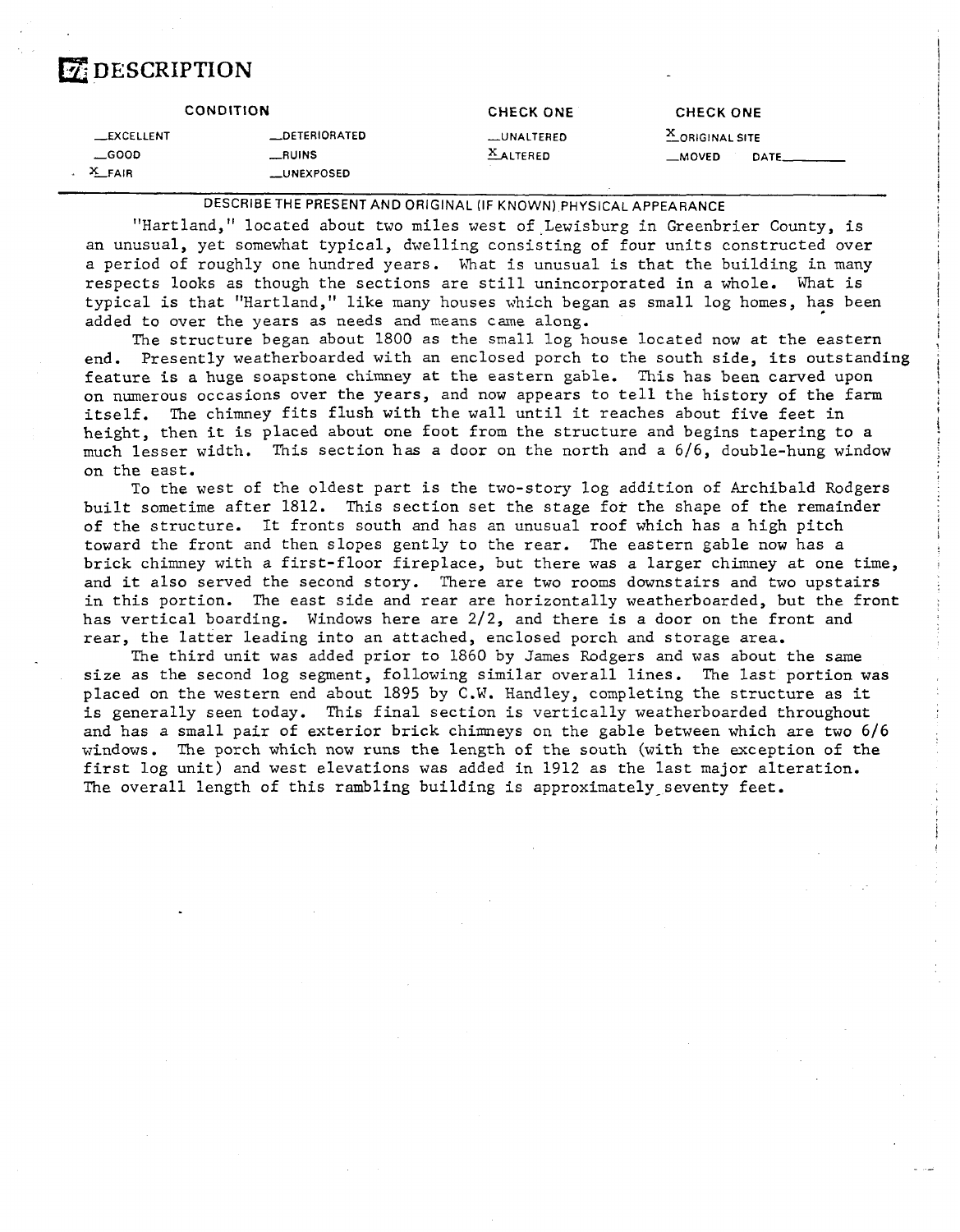# **a** SIGNIFICANCE

| <b>PERIOD</b>       |                                | AREAS OF SIGNIFICANCE -- CHECK AND JUSTIFY BELOW |                               |                         |
|---------------------|--------------------------------|--------------------------------------------------|-------------------------------|-------------------------|
| <b>LPREHISTORIC</b> | <b>LARCHEOLOGY-PREHISTORIC</b> | COMMUNITY PLANNING                               | <b>LANDSCAPE ARCHITECTURE</b> | $R$ ELIGION             |
| $-1400-1499$        | <b>LARCHEOLOGY-HISTORIC</b>    | $\equiv$ CONSERVATION $\equiv$                   | $-LAW$                        | $\_SC$ ENCE             |
| $-1500-1599$        | <b>LAGRICULTURE</b>            | <b>LECONOMICS</b>                                | LITERATURE                    | __SCULPTURE             |
| $-1600.1699$        | <b>XARCHITECTURE</b>           | $-$ EDUCATION                                    | _MILITARY                     | _SOCIAL/HUMANITARIAN    |
| $-1700-1799$        | $\_$ ART                       | <b>LENGINEERING</b>                              | _MUSIC                        | $\equiv$ THEATER        |
| $X1800-1899$        | $\sim$ COMMERCE                | <b>X_EXPLORATION/SETTLEMENT</b>                  | <b>MPHILOSOPHY</b>            | _TRANSPORTATION         |
| $-1900-$            | COMMUNICATIONS                 | __INDUSTRY                                       | POLITICS/GOVERNMENT           | <b>LOTHER (SPECIFY)</b> |
|                     |                                | $\equiv$ INVENTION                               |                               |                         |
|                     |                                |                                                  |                               |                         |

# SPECIFIC DATES c 1800, c . 1812, c . 1860, BUILDER/ARCHITECT

#### STATEMENT OF SIGNIFICANCE

It was while Virginia was still an English colony that settlers braved the unknown backcountry to carve out a future in the area of what is now Greenbrier County, West Virginia. Among the early families to select a site were the Clendenins, natives of Scotland. In 1763 they, along with others, suffered through Indian troubles which have added to the stories of the fortitude of both men and women on the frontier. "Hartland" is an outgrowth of this atmosphere, for it became the home of the children of Ann Clendenin Rodgers, a survivor of the terrible episode of 1763. What is more, "Hartland," though not architecturally attractive, represents a type of construction which was not uncommon in any newly developing section. It started as a small log cabin, and, as necessity dictated over nearly a century, grew to be a sizeable farmhouse still in use more than 175 years later.

Archibald and Charles Clendenin, brothers, had first settled in what is now Greenbrier County about 1761, Charles soon moved farther west, but Archibald, with his wife Ann and three children, stayed and built a home in what was called Rich Hollow. Soon a small community developed in this section, and by 1763 nearly one hundred people were in the vicinity. In June of that year, seemingly friendly Indians struck and killed about fifty settlers near the Clendenin home and carried off survivors. Among the latter were Ann Clendenin and at least one of her children. Ann later made her escape and reached safety after a frightful and painful journey back through the massacre site.

In 1767 Ann Clendenin married John Rodgers, and by 1772 they had relocated in Greenbrier County within sight of the atrocities of 1763. Their sons, Archibald and James, were later given 160 and 200 acres, respectively, of the original tract of 360 acres belonging to Archibald Clendenin, Ann's first husband. **On** his plot, James erected a onestory log house around 1800. In 1812 Archibald bought his brother's share of the tract, including his cabin, and it is here that he settled and added to what is now known as "Hartland."

From the modest beginnings of 1800, this farmhouse grew in three new and distinct parts through 1895. The second was a two-story log house built by Archibald sometime after 1812. To this a four-room addition was constructed prior to 1860 by Archibald's son, John Rodgers **11.** At the time of the Civil War, then, three of the sections were completed, and an additional room was placed at the rear of the house.

The old stories of bloodshed were still in the minds of the family when war brought fresh thoughts of the suffering of people caught up in the political, economic and social problems of the day. "Hartland" witnessed some of the upheaval, for it served for a time as a "hospital" where several Confederate soldiers were nursed for typhoid fever when their company camped nearby. This ordeal, however, did not create much hardship, and the troops moved on without doing any damage. After 1865 the area again settled down, with life on the farm returning to what might be called normal.

The final large addition was made to the house about 1895, and a porch was placed on the south and west elevations in 1912. "Hartland" had grown from *a* one-story log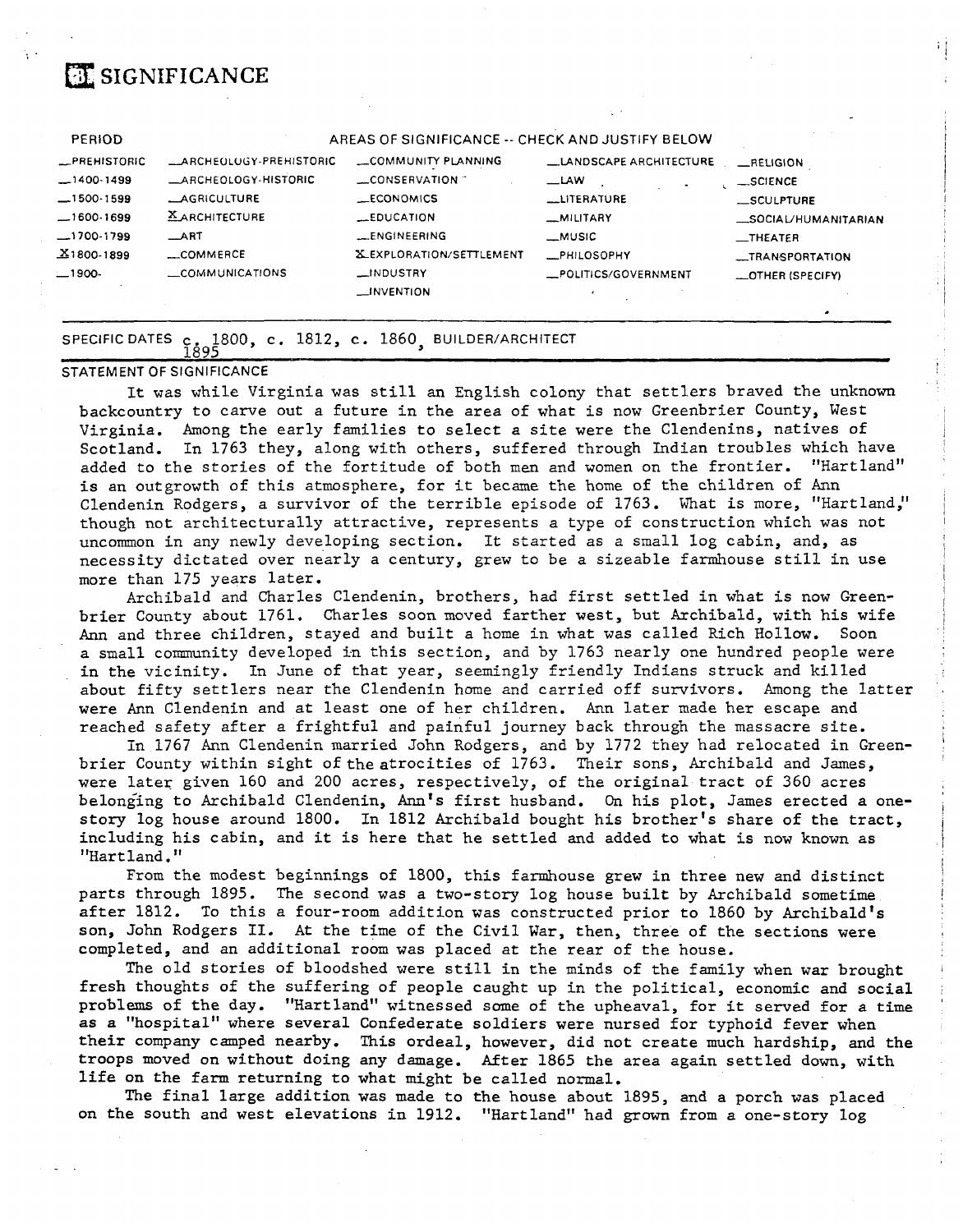#### UNITED STATES DEPARTMENT OF THE INTERIOR. NATIONAL PARK **SERVICE**

### **NATIONAL REGISTER OF HISTORIC PLACES INVENTORY** -- **NOMINATION FORM**

| FOR NPS USE ONLY |  |  |
|------------------|--|--|
| <b>IRECEIVED</b> |  |  |

**CONTINUATION SHEET ITEM NUMBER** PAGE <sub>one</sub>

#### 8. SIGNIFICANCE (continued)

cabin in 1800 to the low and long (nearly seventy feet) structure it is today. With the increase in size of family and the prosperity of those inhabiting the house, need for more space and the ability to provide it was accomplished through this steady evolution.

In no way outstanding in style or feature, "Hartland" does stand out in its own way. About half log and half frame in construction, the exterior is now weatherboarded in an interesting fashion: the old log section, the east elevation of the first addition and about one-third of the rear have horizontal siding, and the entire southern (excluding the 1800 log cabin) and western elevations and about two-thirds of the rear are vertically sided. The rooms all have low ceilings as can be seen from the exterior, for the house appears low and has a roof which is steeply pitched toward the front and gently sloped to the rear.

"Hartland" stands today as an example of frontier growth and sophistication. From beginnings as a small log house suited to the circumstances of *a* sparsely settled and growing area, it has become a sizable farmhouse still in use about 175 years after the first unit was constructed. The house is also a tribute to the stout hearts and stubborn heads of early settlers, for it was built on land originally owned by a family which witnessed Indian massacre, and then by the descendants of one who had been a victim, escaped and later returned to see her new family make a life on the inviting land around Lewisburg, Greenbrier County, West Virginia.

#### 9. MAJOR BIBLIQGRAPHICAL REFERENCES (continued)

Stuart, Colonel John. "Memorandum, 1798, July 15." Deed Book 1. Office of the County Clerk, Greenbrier County Courthouse, Lewisburg, W.Va. /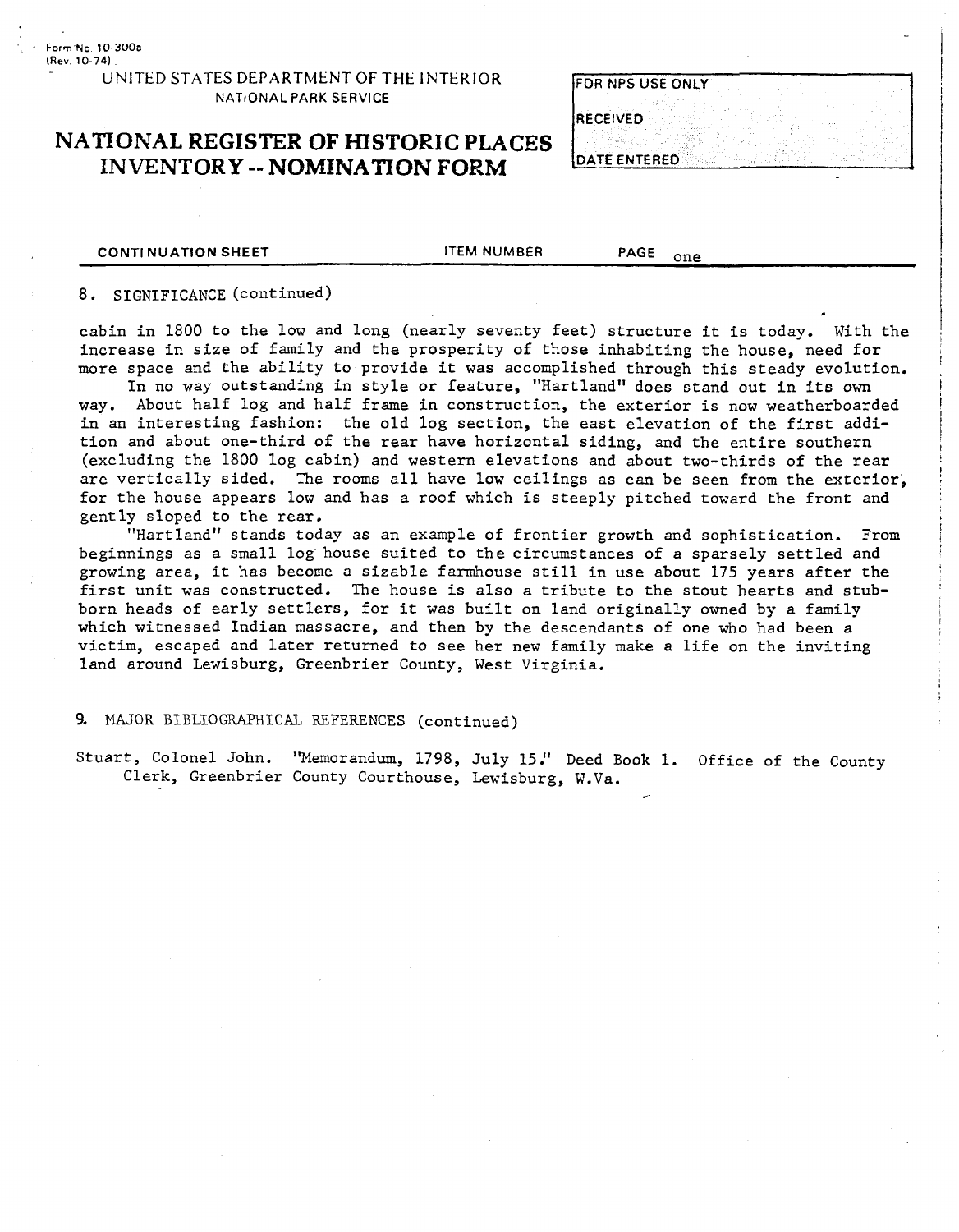